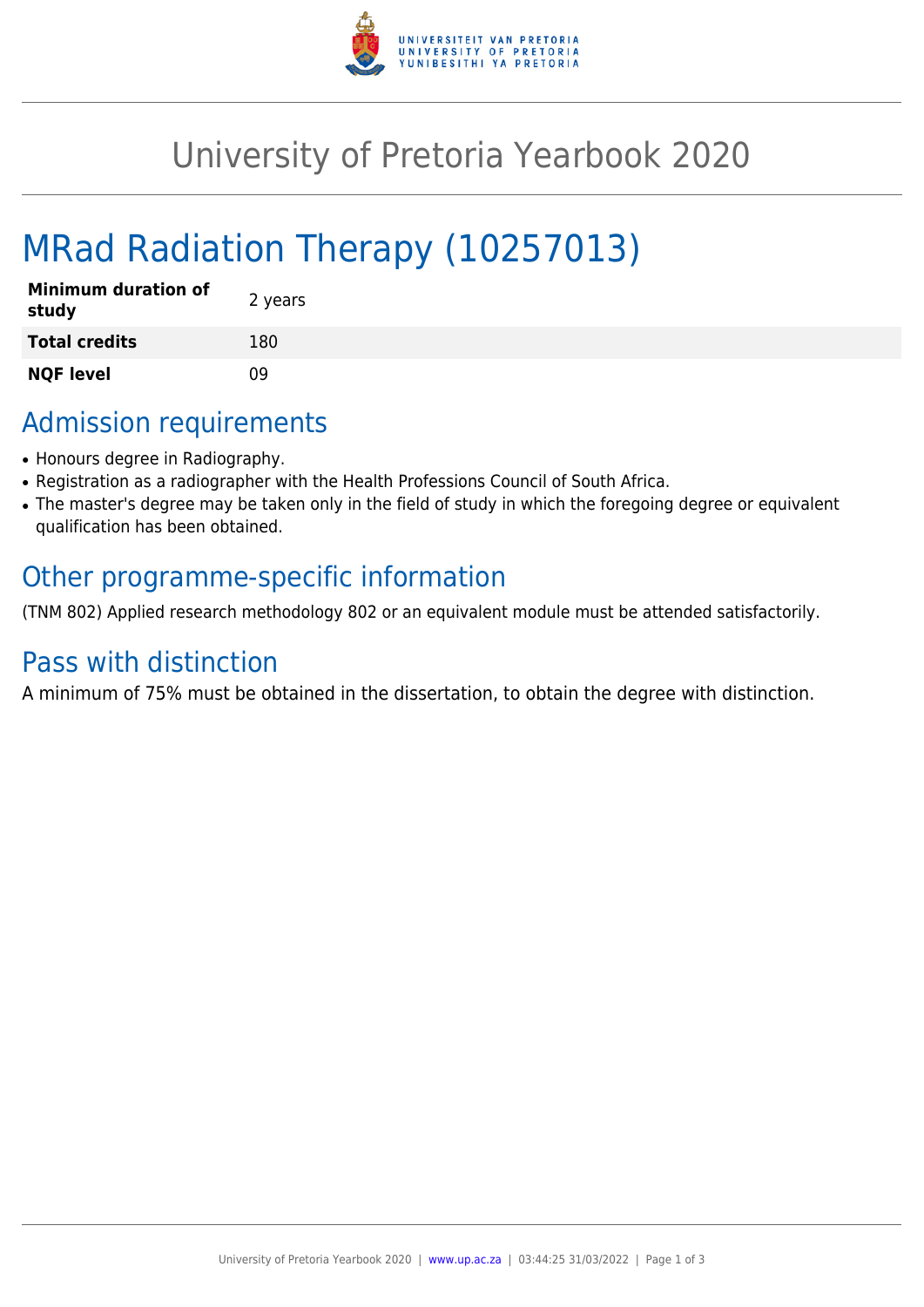

### Curriculum: Year 1

#### **Minimum credits: 180**

#### **Core modules**

[Dissertation: Radiation therapy 890](https://www.up.ac.za/mechanical-and-aeronautical-engineering/yearbooks/2020/modules/view/RSZ 890) (RSZ 890) - Credits: 180.00 [Applied research methodology 802](https://www.up.ac.za/mechanical-and-aeronautical-engineering/yearbooks/2020/modules/view/TNM 802) (TNM 802) - Credits: 0.00